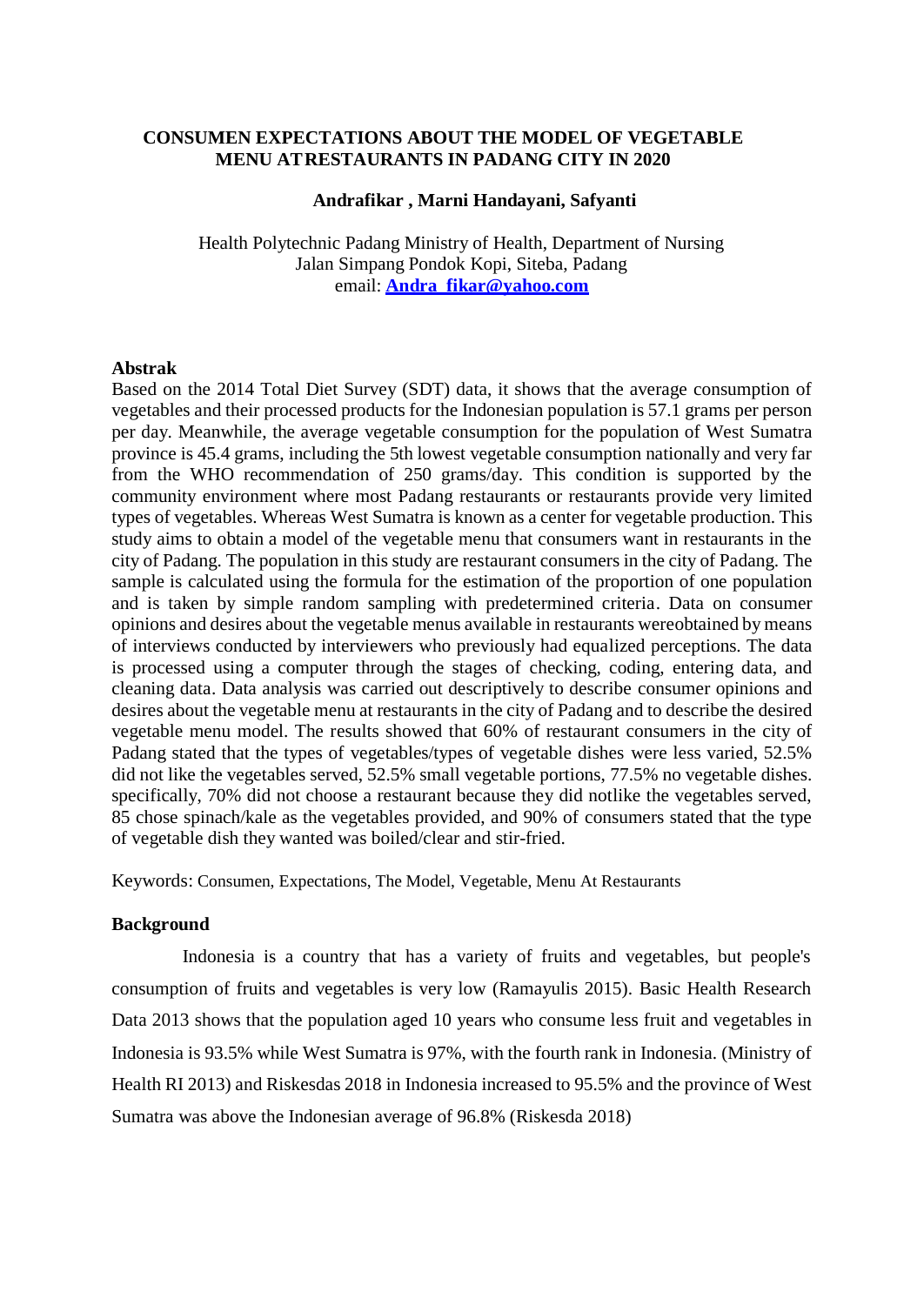Vegetables and fruit are sources of various vitamins, minerals and fiber. Some vitamins, minerals contained in vegetables and fruits act as antioxidantsin the body. Vegetables and fruit are also sources of various micronutrients, phytochemicals which are contained in limited quantities in other food groups. (Rita Rama yulis 2015)

The World Health Organization (WHO) generally recommends the consumption of vegetables and fruits for a healthy life of 400 grams per person per day, consisting of 250 grams of vegetables (equivalent to  $2\frac{1}{2}$  servings or  $2\frac{1}{2}$  cups of vegetables after cooking or draining) and 150 grams of fruit. (equivalent to 3 medium-sized Ambon bananas or 1. ½ pieces of medium-sized of papaya or 3 medium-sized oranges). (Ministry of Health.2014)

Based on the 2014 Total Diet Survey (SDT), it shows that the average consumption of vegetables and their processed products for the Indonesian population is 57.1 grams per person per day. Of all types of vegetables, leaf vegetables were consumed the most, namely 56.8 grams which contributed 99.5 percent of the average total weight of vegetables consumed by the population. Meanwhile, the average vegetable consumption for the population of West Sumatra province is 45.4 grams, including the 5th lowest vegetable consumption nationally. (Badan Litbangkes, 2014).

This condition is supported by the community environment where most Padang restaurants provide very limited types of vegetables. The types of vegetables that are widely available in restaurants in the city of Padang are cucumber, cassava leaves, cabbage, bean sprouts, long beans and jackfruit vegetables. Even though West Sumatra is known as a center for vegetable production, most of this production is sold outside the region, such as Riau. This has contributed to the low consumption of vegetables for the population of West Sumatra

The research we did in 2019 on the role of stakeholders and restaurant owners regarding the diversification of vegetable menus in restaurants in Padang City still needs to be developed where based on suggestions from stakeholders it is necessary to first explore information from the consumer about the opinions/desires of the vegetable menu available at restarant Formulation of the problem

What is the vegetable menu model that consumers expect to be available at restaurants in Padang City?

#### **Aim**

#### **General purpose**

This study aims to obtain a model of consumer empowerment in diversifying vegetable menus in restaurants in Padang City.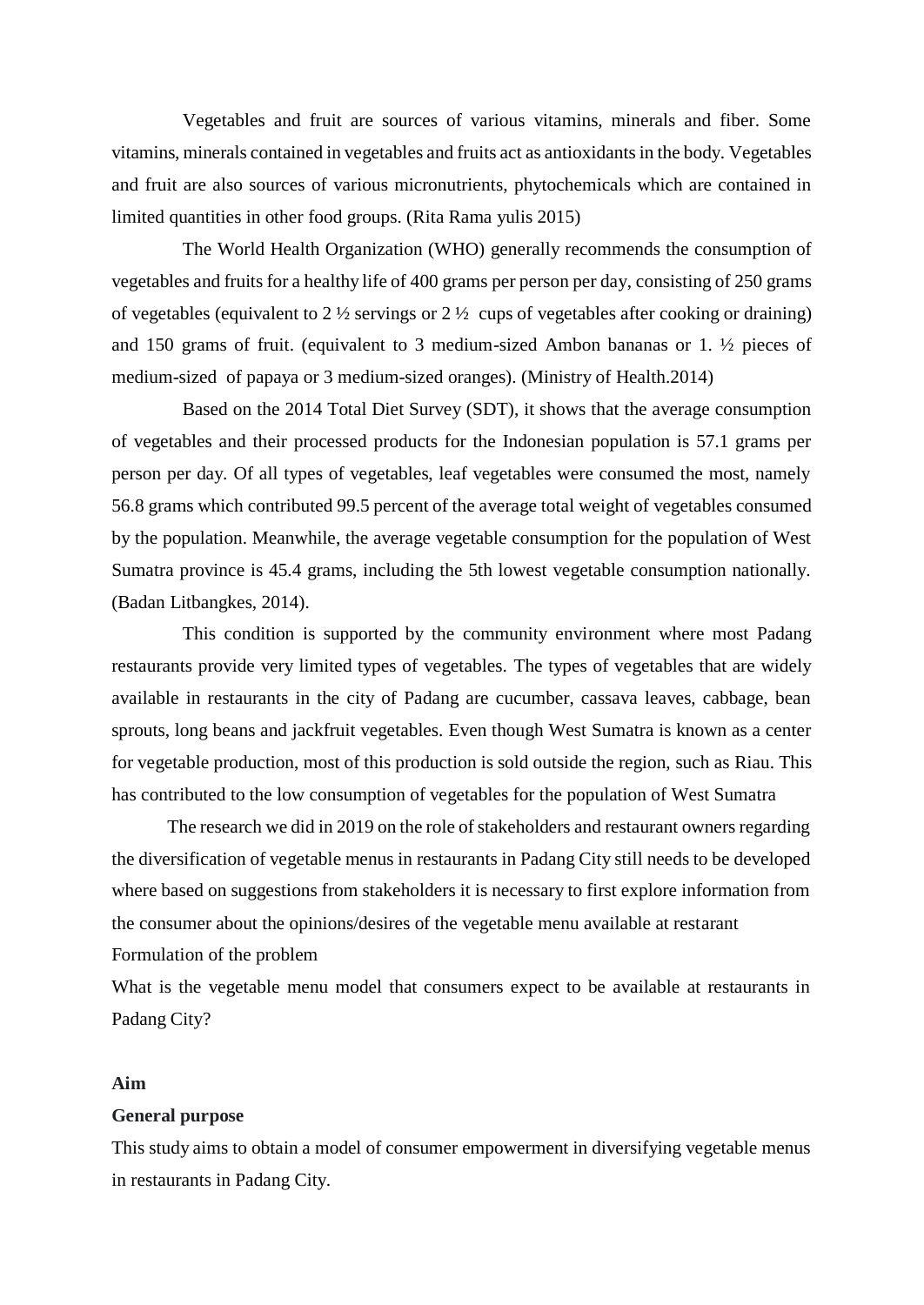#### **Special purpose**

- 1. It is known that consumers' opinions about the vegetable menu served at restaurants in the city.
- 2. Knowing the type of vegetable menu that consumers want is served at restaurants in Padang City
- 3. Obtained a model for empowering restaurant consumers in diversifying the vegetable menu served at restaurants in the city of Padang.

### **Benefit**

Asinput for making policies in diversifying vegetable menus in restaurants in the city of Padang in particular and restaurants in general and as a basis for planning and improving nutrition problem prevention programs

### **Research Methods**

# **Research Types and Design**

This research is descriptive with a cross sectional design to describe the opinions and desires of consumers about the diversification of vegetable menus served in restaurants in the city of Padang.

### **Research Time and Location**

The research was conducted in 2020 which aims to describe the opinions and desires of consumers about the diversification of vegetable menus in restaurants.

### **Population and Sample**

The population in this study are consumers of restaurants in the city of Padang. The sample is calculated using the sample size formula to estimate the proportion in one population. Sampling will be done by Simple Random Sampling by using a random sampling table with the criteria of being willing to be sampled, at least 2 times a week eating at a restaurant in the city of Padang, domiciled in the city of Padang, and informative

### Data collection

Data on consumer opinions and desires about the vegetable menus available in restaurants in the city of Padang were obtained by means of interviews. Interviews were carried out by interviewers who had previously been carried out by equalizing perceptions.

### **Data processing**

The data is processed using a computer to find out the opinions, desires and the model of the vegetable menu in the restaurant. Data processing is carried out through the stages of checking, coding, entering data, and cleaning data.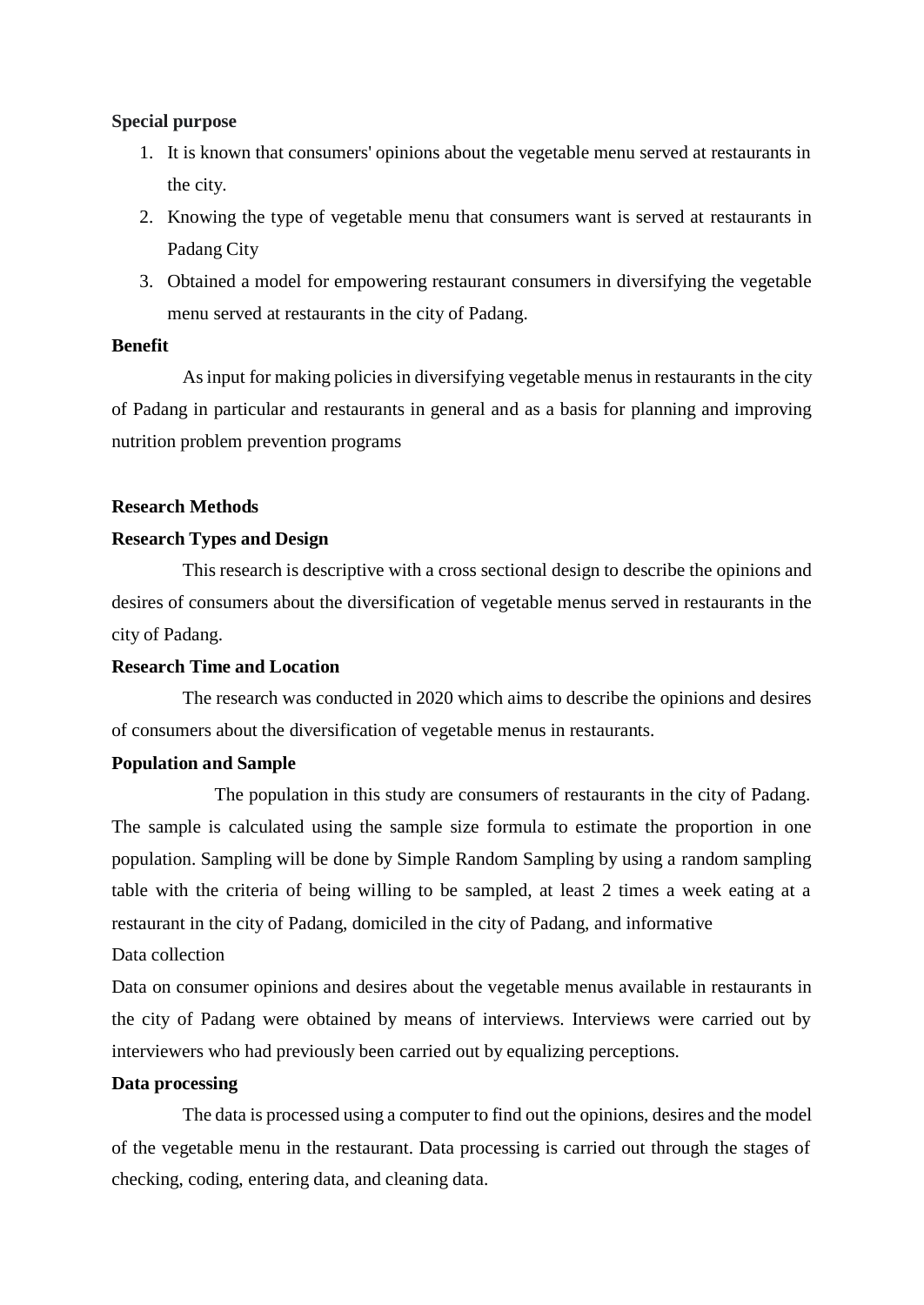#### Data analysis

Data analysis was carried out descriptively to describe consumer opinions and desires about the vegetable menu at restaurants in the Padang city and to describe the desired vegetable menu model.

# **Permission and Research Ethics**

Before starting the research, ethical clearance was first requested from the ethics committee of the Health Research and Development Agency of the Ministry of Health and informed consent. Research permits were carried out through the Director of Poltekkes, Ministry of Health, Padang and ethical clearance through the Ethics Commission of the Faculty of Medicine, UNAND Padang.

#### **RESULTS AND DISCUSSION**

#### **Results**

The average age of the respondents is 41.3 years, where the youngest age is 30 years old and the oldest is 53 years old with an education level of 60 is high school and 27.5% college and most of them are housewives, namely 75%

#### **Consumer Opinion about Vegetable Menu in Restauran**

#### **Tabel 1: Frequency Distribution of Respondents' Opinions About Types/Kinds**

| <b>Types of Vegetables at RM</b> | n              | $\frac{0}{0}$ |  |
|----------------------------------|----------------|---------------|--|
| Not Varied                       | 24             | 60            |  |
| Not attractive                   | 9              | 22,5          |  |
| Fine                             | 3              | 7,5           |  |
| Not clean                        | $\overline{2}$ | 5,0           |  |
| <b>Bad</b> taste                 | 2              | 5,0           |  |
| Jumlah                           | 40             | <b>100</b>    |  |

**Vegetables in Restaurants in Padang City in 2020**

In the table above, the opinion of respondents that the types of vegetables in restaurants in the city of Padang are mostly not varied, 24 (60%)

# **Table 2. Frequency Distribution of Respondents' Opinions on Vegetable Cuisin at Padang City Restaurant in 2020**

| <b>Vegetable Cuisine at RM</b> | $\frac{1}{2}$ |  |
|--------------------------------|---------------|--|
| Fine                           | 10            |  |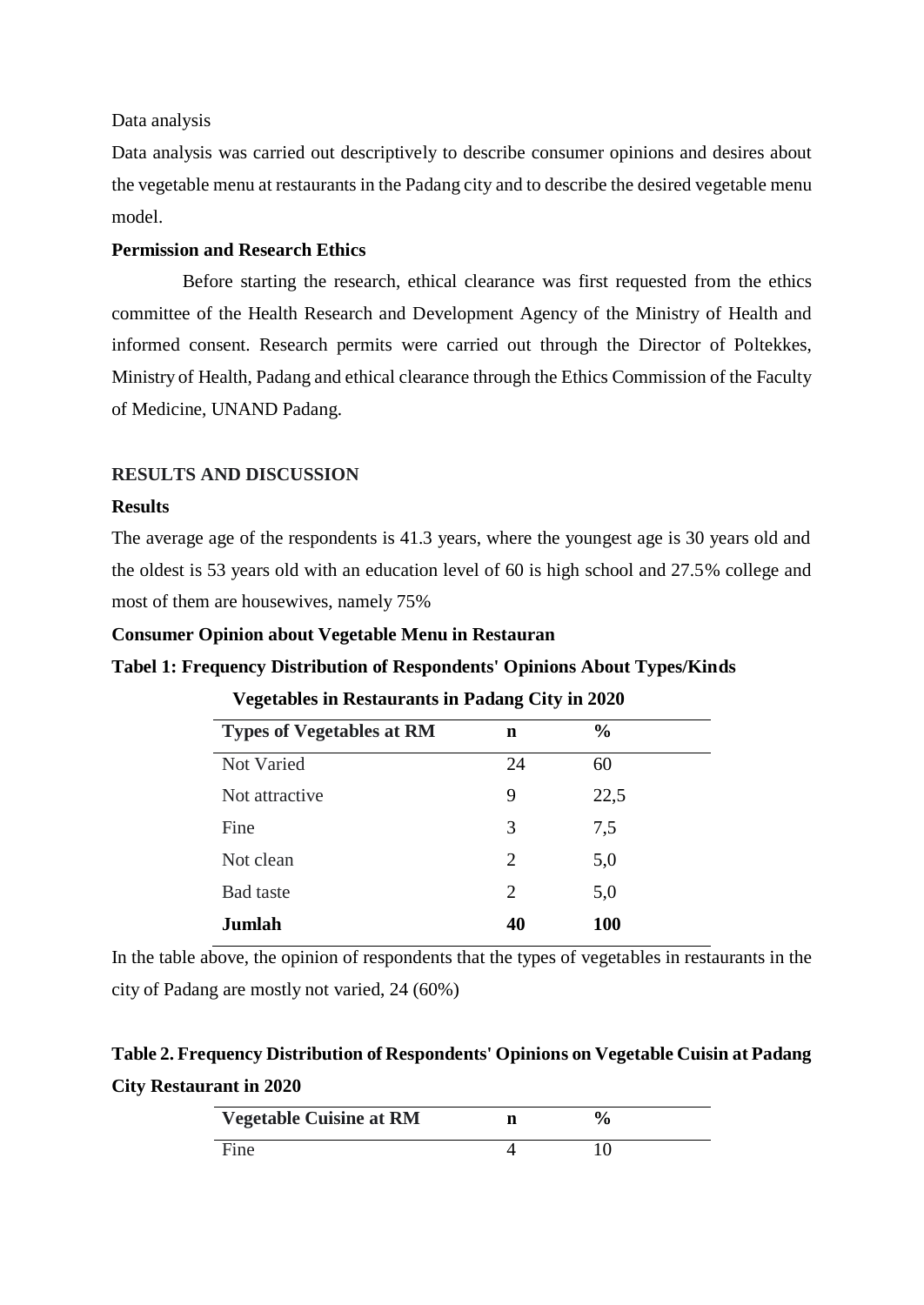| Enough              | 12 | 30         |
|---------------------|----|------------|
| Do not like it much | 21 | 52,5       |
| Do not like         | 3  | 7.5        |
| Amoun               | 40 | <b>100</b> |

In the table above, most of the respondents think that the vegetable dishes in the Restaurant Less Like 21 (52.5%).

**Tabel 4. Frequency Distribution of Respondents' Opinions About Specific Vegetables in Padang City Restaurants in 2020**

| <b>Specific Vegetables at RM</b> | n  | $\frac{0}{0}$ |  |
|----------------------------------|----|---------------|--|
| Yes                              |    | 22,5          |  |
| No                               | 31 | 77,5          |  |
| <b>Amount</b>                    | 40 | 100           |  |

In the table above, it can be seen that most of the respondents said there were no specific vegetables in the restaurant, namely 31 (77.5%)

# **Reasons for Consumers to Choose Restaurants**

# **Table 5. Frequency Distribution of Respondents' Opinions About Choosing a House**

| <b>Reasons to Choose RM</b> | n  | $\frac{0}{0}$ |
|-----------------------------|----|---------------|
| The food is delicious       | 17 | 42,5          |
| Clean                       | 3  | 7,5           |
| Good Service                | 2  | 5,0           |
| Near home                   | 5  | 12,5          |
| Affordable prices           | 13 | 32,5          |
| Amount                      |    | 100           |

**Eat in Padang City in 2020**

The table above explains that the reason why respondents choose a restaurant, the most said is because the food is delicious (42.5%) and the price is affordable 32.5%.

**Table 6. Frequency Distribution of Respondents' Opinions About Choosing RM**

**Because Vegetables in Restaurants in Padang City in 2020**

| <b>Chose RM because of vegetables</b> | $\frac{0}{0}$ |
|---------------------------------------|---------------|
| Yes                                   | 22,5          |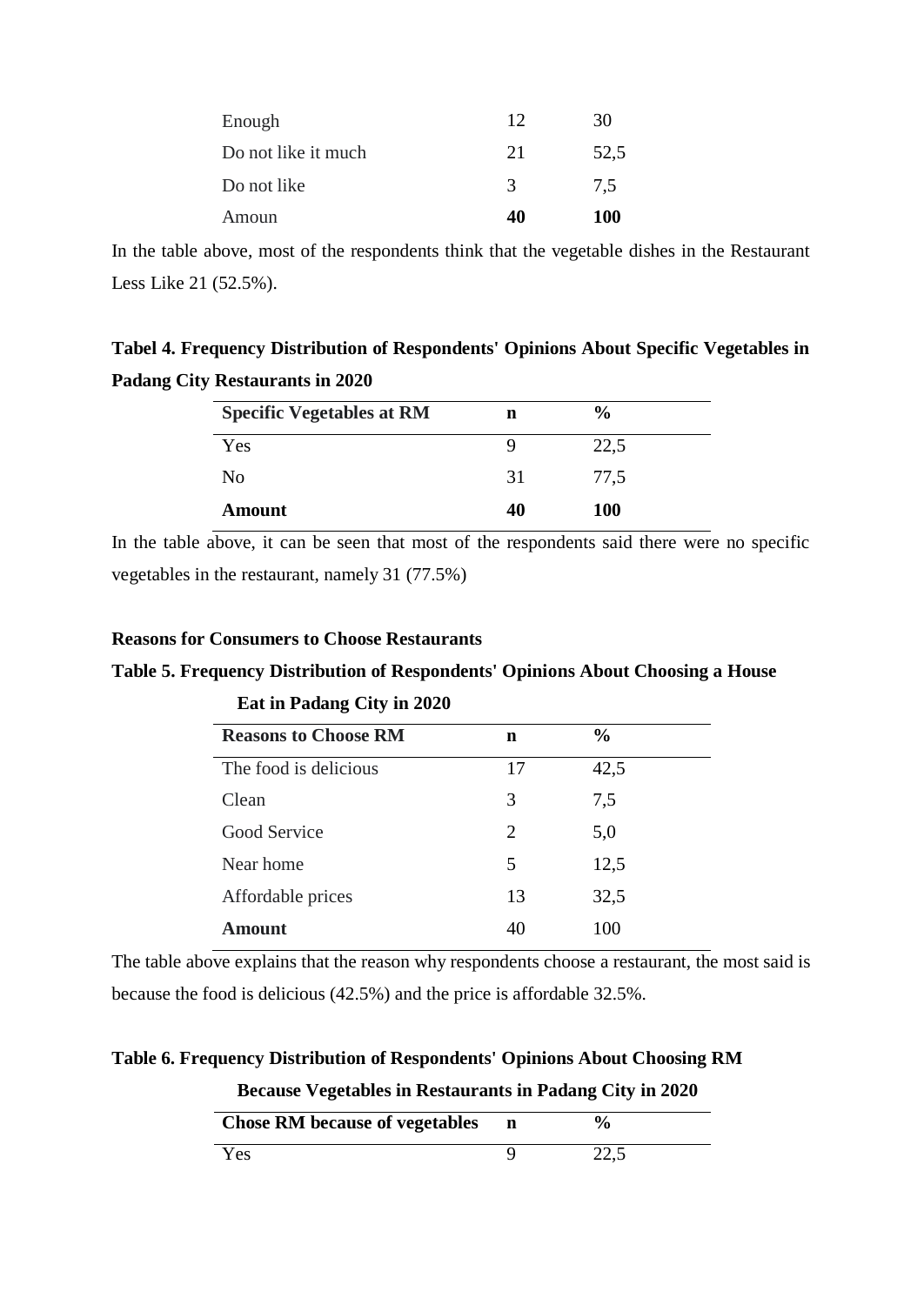| No            | $\mathbf{21}$ | 77,5       |
|---------------|---------------|------------|
| <b>Amount</b> | 40            | <b>100</b> |

In the table above, most of the respondents said they chose the restaurant not because of the vegetable menu, which was 77.5%

# **Tabel 7. Frequency Distribution of Respondents' Opinions Do Not Choose RM Because**

| <b>Choose RM not because of</b> | n                           | $\frac{0}{0}$ |
|---------------------------------|-----------------------------|---------------|
| vegetables                      |                             |               |
| Don't like vegetables           | 28                          | 70            |
| no variation                    | $\mathcal{D}_{\mathcal{L}}$ | 5             |
| Not attractive                  | 1                           | 2,5           |
| Chose RM because of Vegetables  | 9                           | 22,5          |
| Amount                          | 40                          | 100           |

# **Vegetables at a Restaurant in Padang City in 2020**

The table above respondents said why they did not choose a restaurant because vegetables are not like vegetables, namely 28 (70%).

# **Types of Vegetable menus that Consumers Want in Restaurants**

# **Table 8. Frequency Distribution of Vegetable Types that Respondents Want in**

| What kind of vegetables do you | $\mathbf n$ | $\frac{0}{0}$ |
|--------------------------------|-------------|---------------|
| want?                          |             |               |
| Kangkung                       | 18          | 45            |
| Spinach                        | 16          | 40            |
| Sawi                           | 3           | 7,5           |
| Nangka Muda                    | 3           | 7,5           |
| Amount                         | 40          | <b>100</b>    |

# **Restaurants in Padang City in 2020**

In the table above, the types of vegetables preferred by the respondents are kale (45%), and spinach (40%).

# **table 9. Frequency Distribution of Vegetable Portions Wanted by Respondents in**

**Restaurants in Padang City in 2020**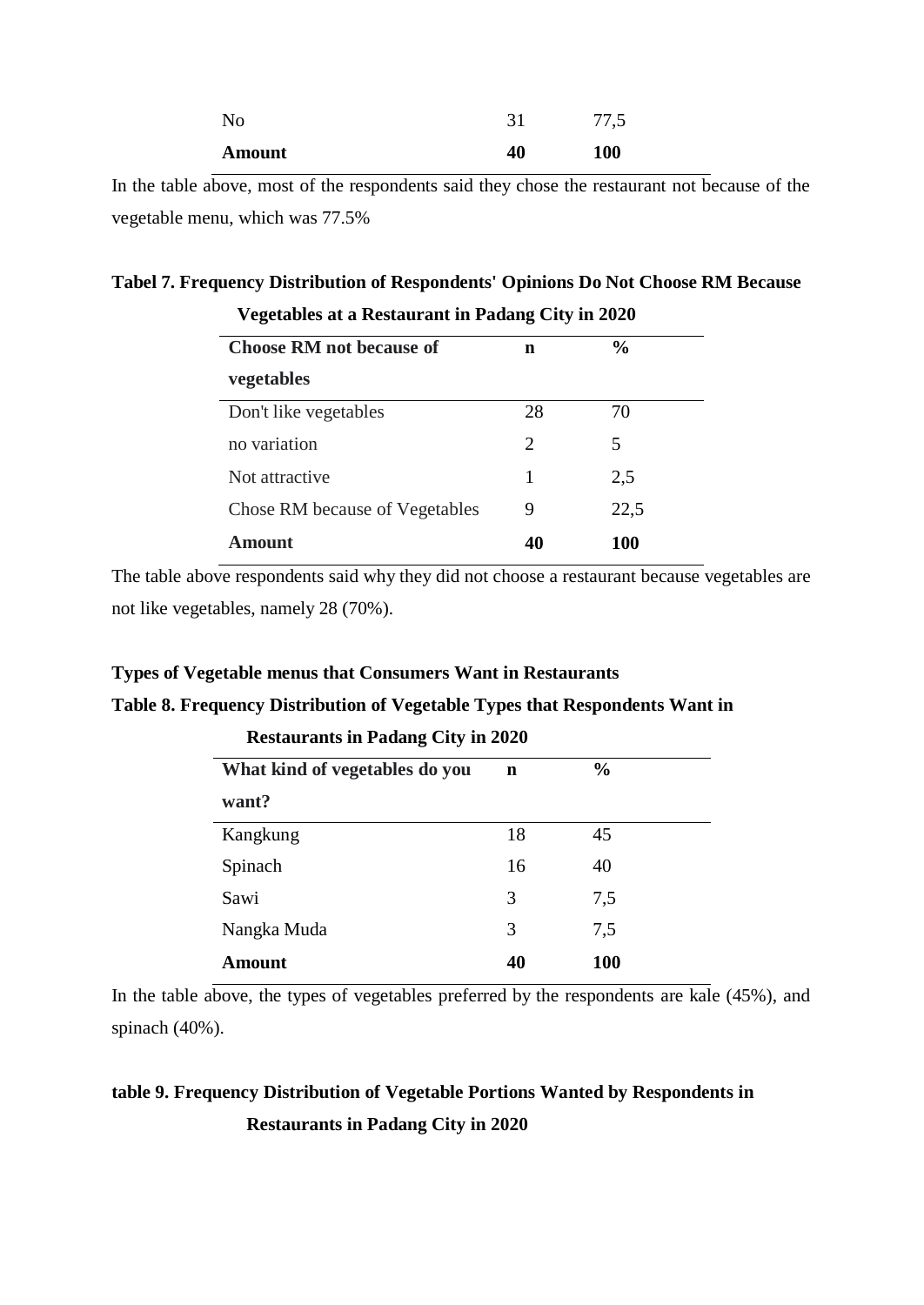| Serving vegetables at the | n  | $\frac{0}{0}$ |
|---------------------------|----|---------------|
| restaurant                |    |               |
| Not enough                | 4  | 10            |
| Enough                    | 27 | 67,5          |
| Lots                      | 9  | 22,5          |
| Amount                    | 40 | <b>100</b>    |

in the table above, respondents said that the expected portion of vegetables in a restaurant is sufficient (67.5%).

| <b>Restaurants in Padang City in 2020</b> |    |               |  |
|-------------------------------------------|----|---------------|--|
| <b>Vegetable Cuisine at Restaurant</b>    | n  | $\frac{0}{0}$ |  |
| Bening/Rebus                              | 15 | 37,5          |  |
| Gulai                                     | 3  | 7,5           |  |
| Tumis                                     | 21 | 52,5          |  |
| Lalap                                     |    | 2,5           |  |
| Amount                                    |    | <b>100</b>    |  |

**Table 10. Frequency distribution of vegetable dishes desired by respondents in**

In the table above, respondents expect vegetables in restaurants to be served in stir-fry 21 (52.5%), and in clear/boiled form 15 (37.5%).

# **Discussion**

From the results of the study obtained opinions from consumers, namely the type/type of vegetables served did not vary (60%), the vegetable dishes served in restaurants did not like (52.5), the portion of vegetables was less (50%), and the vegetables served were not available. specific (77.5%).

Consumers' opinions about vegetables in Padang City restaurants have not met consumer desires, many restaurants serve vegetables as a complement to the main menu, namely side dishes and even restaurants generally only provide one of the vegetables such as cucumber. young jackfruit cabbage, and cassava leaves so that many consumers do not like the vegetables served because it is not the desire and habit of eating vegetables from consumers. The portion of vegetables served according to consumers' opinions is still lacking, this is not what consumers like from the vegetable menu that is served but a lot because the restaurant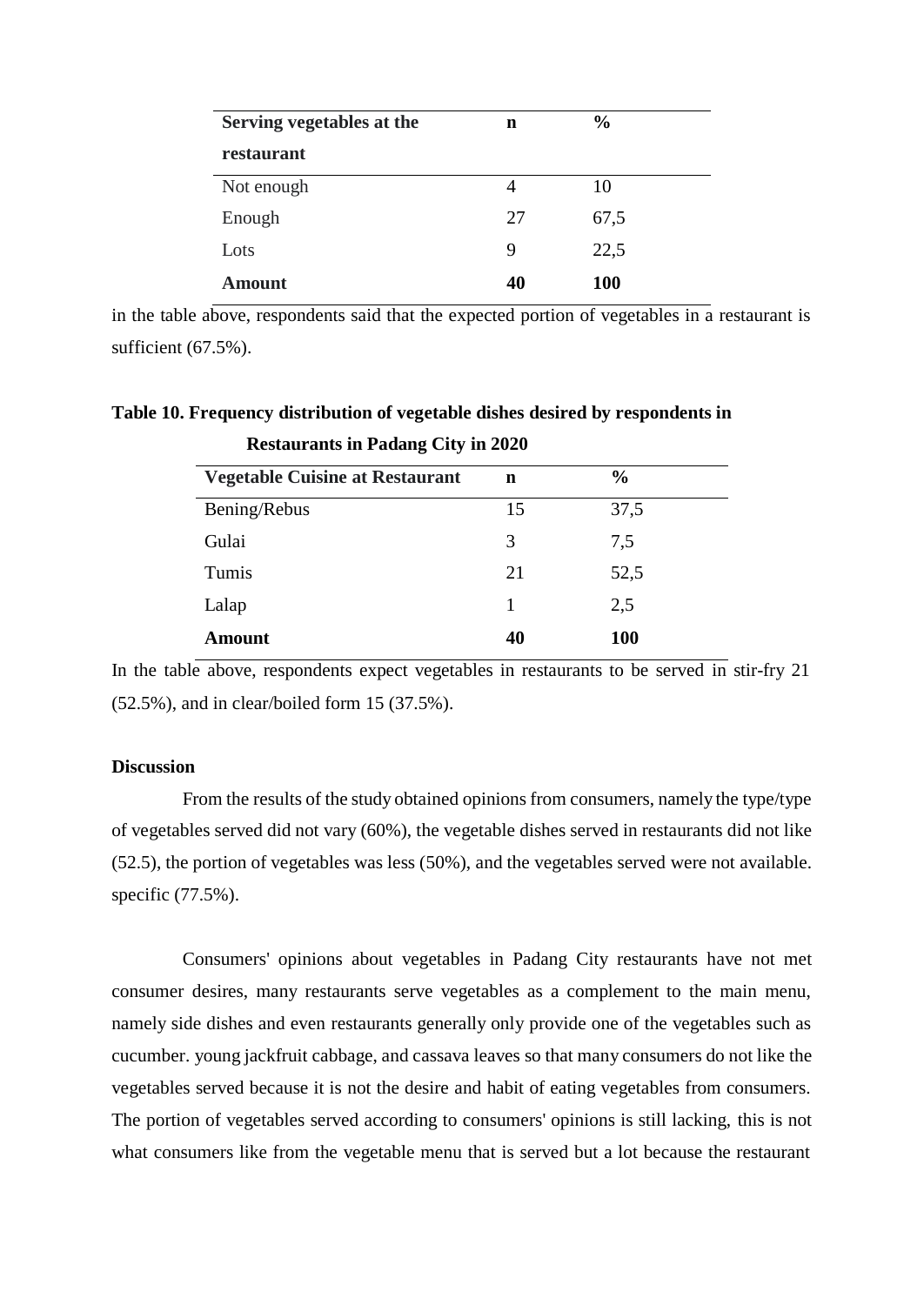does not serve vegetables. Most of the consumers said that there were no specific vegetables because the restaurant only served simple vegetables. Consumers actually expect there are specific vegetables in the restaurant.

Most of the consumers choose the restaurant not because of the vegetable menu (77.5%) and most of the consumers do not choose the vegetable menu in the restaurant because of the reason they don't like vegetables (70%)

In general, the Indonesian population consumes less food, including vegetables, than the recommended amount. Ideally, the recommended per capita daily consumption of vegetables and fruits is 120 kcal according to the 2000 kcal diet reference and 132 kcal for the 2200 kcal diet. In fact, in 2015 and 2017 the consumption of vegetables for the Indonesian population as a whole was only around 65% and 79% of the recommendation, respectively (according to the 2000 kcal diet pattern) and 59% and 72% (according to the 2200 kcal diet pattern, although in 2017 there was an increase

The situation in the field shows that vegetable consumption behavior in the community is not based on an understanding of the importance of vegetable consumption to meet nutritional needs to support a healthy life, but is influenced by various other factors, namely economic, social, and cultural. These factors either directly or indirectly affect people's knowledge, which does not always support the implementation of a balanced nutritional diet in the community.

From the results of the study, it was found that the desired types of vegetables were kale and spinach (45%). The desired portion of vegetables is a sufficient portion (67.5%). The vegetable menu that consumers want is cooked by sautéing (52.5%) and boiled/clear (37.5%)..

Most consumers want the vegetables in the restaurant to be green and the servings are always varied. Spinach and kale are desirable types of greens. If the vegetables are served according to the consumer's wishes, they can be given in sufficient portions. The portion that is said to be lacking does not mean that the vegetables given are few but the reason is that the vegetables given are not liked and there are no vegetables. Sauteed and boiled are vegetables that consumers want, many at home eat vegetables in curry such as jackfruit and cucumber.

#### **CONCLUSIONS AND SUGGESTIONS**

Most of the restaurant consumers in the city of Padang stated that the types of vegetables/types of vegetable dishes were less varied, more than half stated that they did not like the vegetables served and the vegetable portions were small. Consumers expect the types